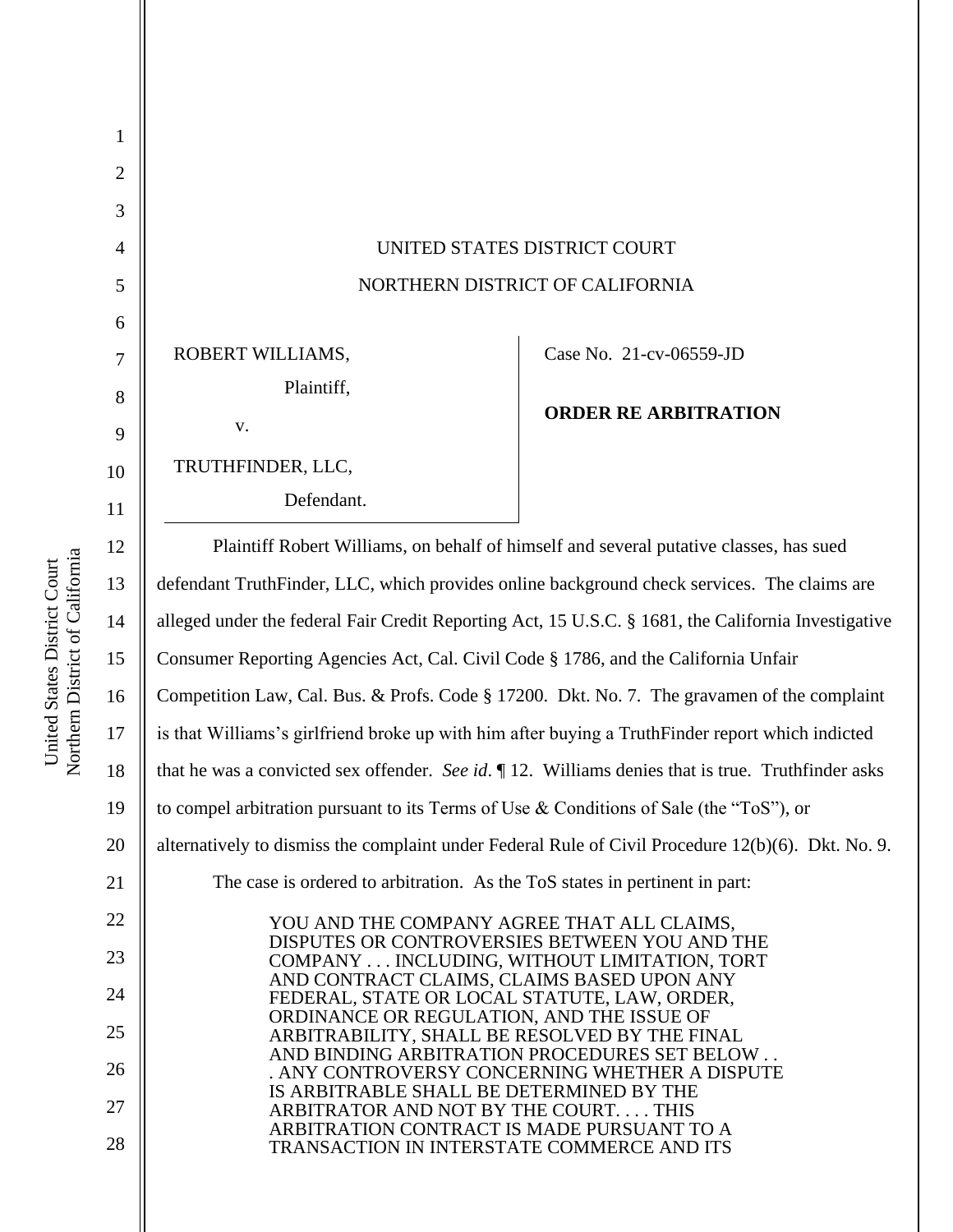Northern District of California Northern District of California United States District Court United States District Court

1

2

3

4

5

6

7

8

9

10

11

12

13

14

15

16

17

18

19

20

21

22

23

24

25

26

27

## INTERPRETATION, APPLICATION, ENFORCEMENT AND PROCEEDINGS HEREUNDER SHALL BE GOVERNED BY THE FEDERAL ARBITRATION ACT ("FAA").

The arbitration will be governed by the Commercial Dispute Resolution Procedures and the Supplementary Procedures for Consumer Related Disputes (collectively, "AAA Rules") of the American Arbitration Association ("AAA") and will be administered by the AAA.

Dkt. No. 9-2 at 4-5 (format in original).

Williams does not deny that these terms were in the ToS that he agreed to when he became a TruthFinder customer in May 2020. See Dkt. 9-1 ¶ 6 (declaration re Williams's TruthFinder account records). Williams agreed to the ToS well before filing his original lawsuit in the Santa Clara Superior Court in April 2021, which was subsequently removed without objection to this Court on the basis of a federal question in the complaint. Dkt. No. 18 at 4; Dkt. No. 1  $\sqrt{17}$ (removal notice). Williams devoted less than half a page of his opposition brief to the arbitration request, and did not make a plausible contract formation objection to the ToS or the arbitration clause, or challenge TruthFinder's evidence on that score. Dkt. No. 18 at 8. Consequently, TruthFinder has carried its burden of establishing an agreement to arbitrate with Williams. *See King v. AxleHire, Inc.*, Case No. 18-cv-01621-JD, 2019 WL 1925493 at \*2-3 (N.D. Apr. 30, 2019).

Williams's sole objection is that the lawsuit is not subject to arbitration because the claims relate to his girlfriend's activity on TruthFinder, and not his own. Dkt. No. 18 at 8. This raises a question of arbitrability, and the parties expressly delegated that issue to an arbitrator to decide. The arbitration clause quoted above expressly states that "the issue of arbitrability" and "whether a dispute is arbitrable" will be resolved by a AAA arbitrator. Dkt. No. 9-2 at 5. Williams does not dispute that this is a valid delegation clause that sends the issue to an arbitrator. *See Williams v. Eaze Sols., Inc.*, 417 F. Supp. 3d 1233, 1241-42 (N.D. Cal. 2019) (citing *Rent-A-Center, West, Inc. v. Jackson*, 561 U.S. 63, 72 (2010)); *McClellan v. Fitbit, Inc.*, Case No. 16-cv-00036-JD, 2017 WL 4551484 at \*2-3 (N.D. Cal. Oct. 11, 2017).

Consequently, the case is ordered to an arbitrator as provided for the in ToS to decide whether Williams's claims are arbitrable. If the arbitrator decides that they are, the case will

28